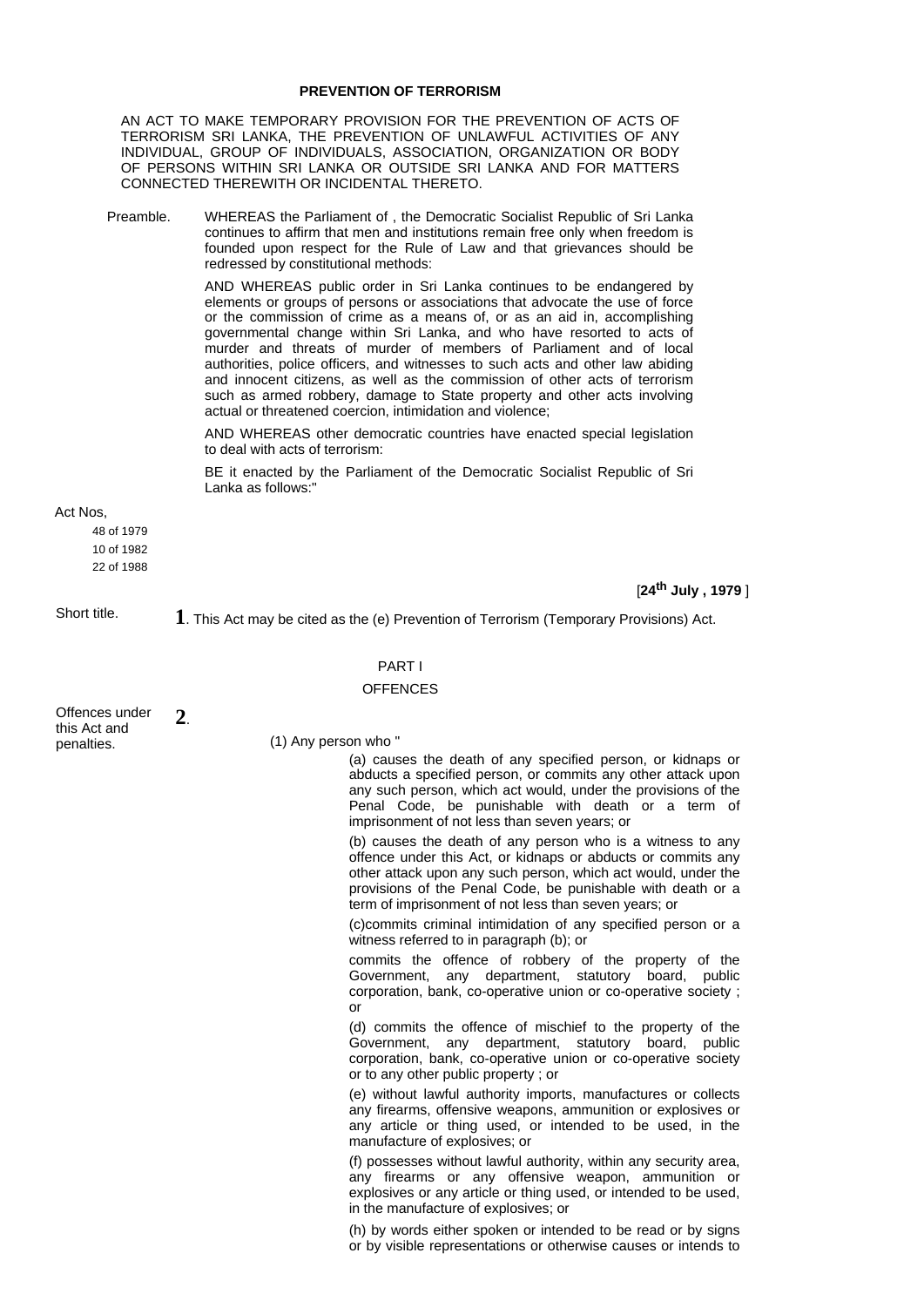cause commission of acts of violence or religious, racial or communal disharmony or feelings of ill-will or hostility between different communities or racial or religious groups; or

(i) without lawful authority erases, mutilates, defaces or otherwise interferes with any words, inscriptions, or lettering appearing on any board or other fixture on, upon or adjacent to, any highway, street, road or any other public place; or

(j) harbours, conceals or in any other manner prevents, hinders or interferes with the apprehension of, a proclaimed person or any other person, knowing or having reason to believe that such person has committed an offence under this Act,

shall be guilty of an offence under this Act.

(2) Any person guilty of an offence specified in "

(i) paragraph (a) or (A) of subsection (1) shall on conviction be liable to imprisonment for life, and

(ii) paragraphs  $(c)$ ,  $(d)$ ,  $(e)$ ,  $(f)$ .  $(g)$ .  $(h)$ .  $(i)$  or  $(j)$  of subsection  $(1)$ shall on conviction be liable to imprisonment of either description for a period not less than five years but not exceeding twenty years.

(3) In this section"

(i) " proclaimed person" means any person proclaimed by the Inspector-General of Police by Proclamation published in the Gazette to be a person wanted in connection with the commission of any offence under this Act; and

(ii) " security area" means any area declared by the Minister by Order published in the Gazette to be a security area if he is satisfied that by reason of any unlawful activity there is in such area a reasonable apprehension of organized violence.

### 3. Any person who"

(a) does any act preparatory to the commission of an offence: or

(b) abets, conspires, attempts, exhorts or incites the commission of an offence; or

(c) causes the death of any person, or commits any attack upon any person whomsoever in the course of committing any offence under this Act. which act would, under the provisions of the Penal Code, be punishable with death or with a-term of imprisonment of not less than seven years,

shall be guilty of an offence and shall on conviction be liable to imprisonment of either description for a period of not less than five years but not exceeding twenty years where the offence is one specified in paragraph (a) or (b). or to imprisonment for life where the offence is one specified in paragraph (c).

Forfeiture of property. **4**. Where any person is convicted by any court of any offence under section 2 or section 3, then, in addition to any other penalty that the court shall impose for such offence"

> (a) all property movable and immovable, of that person shall, by virtue of such conviction, be deemed to be forfeited to the Republic ; and

> (b) any alienation or other disposal of such property effected by such person after the 24th day of July, 1979, shall be deemed to have been, and to be, null and void.

Penalty for failure **5**. Any person who" to give

information.

(a) knowing or having reasonable cause to certain believe that any person"

- (i) has committed an offence under this Act, or
- (ii) is making preparation or is attempting to commit an offence under this Act, fails to report the same to a police officer ; or

(b) having in his possession any information relating to the movements or whereabouts of any person who has committed or is making preparations or is attempting to commit an offence under this Act fails to report the same to a police officer,

shall be guilty of an offence and shall, on conviction be liable to imprisonment of either description for a period not exceeding seven years.

#### PART II

### INVESTIGATION OF OFFENCES

Penalty for abetment conspiracy, or incitement to commit offence.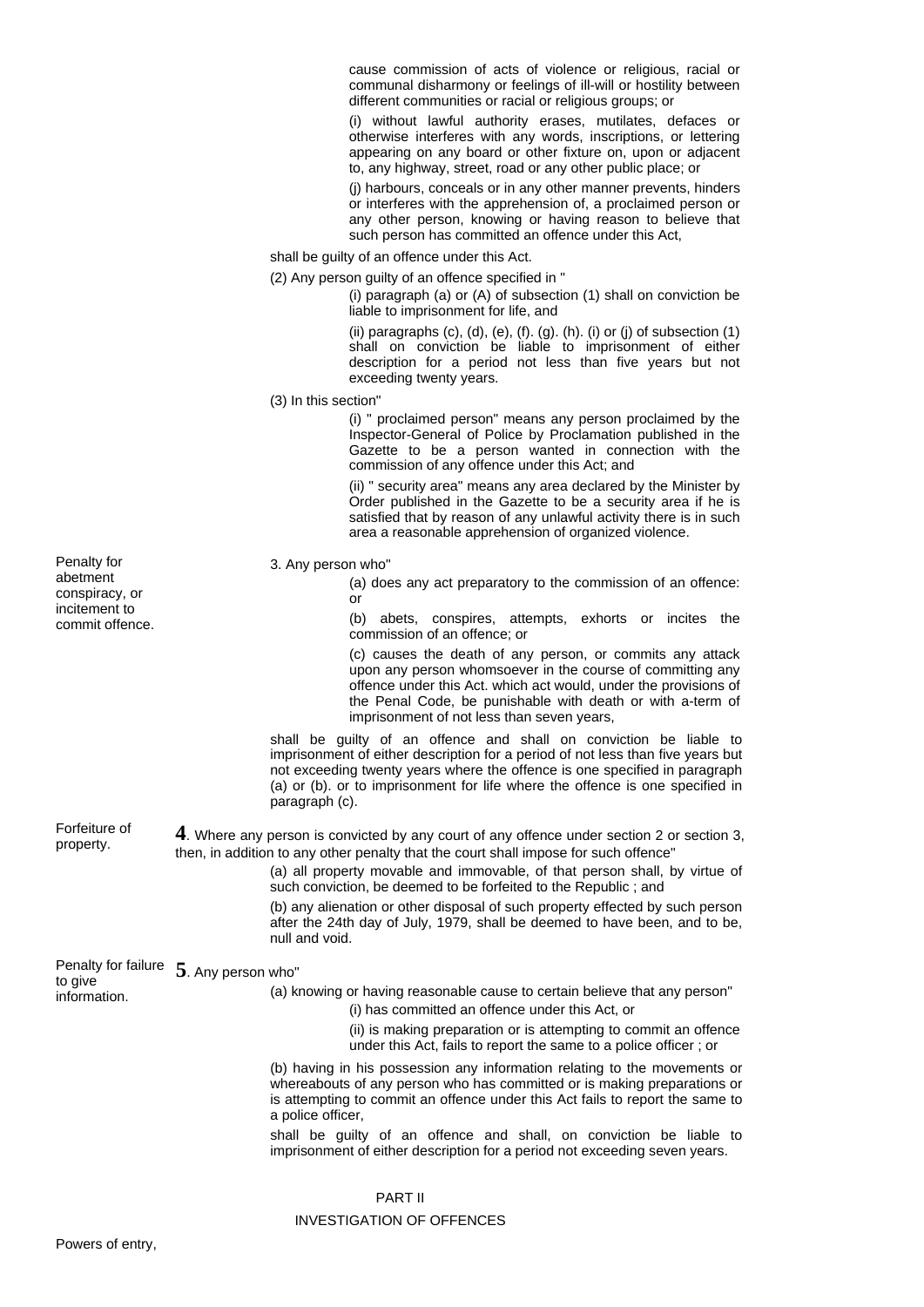(1) Any police officer not below the rank of Superintendent or any other police officer not below the rank of Sub-Inspector authorized in writing by him in that behalf may, without a warrant and with or without assistance and notwithstanding anything in any other law to the contrary"

(a) arrest any person ;

(b) enter and search any premises ;

(c) stop and search any individual or any vehicle, vessel, train or aircraft; and

(d) seize any document or thing, connected with or concerned in or reasonably suspected of being connected with or concerned in any unlawful activity.

(2) Any person who obstructs or hinders any police officer lawfully exercising any power conferred on him by or under subsection (1), shall be guilty of an offence and shall on conviction be liable to imprisonment of either description for a period not exceeding seven years.

Remand order. **7**.

(1) Any person arrested under subsection (1) of section 6 may be kept in custody for a period not exceeding seventy-two hours and shall, unless a detention order under section 9 has been made in respect of such person, be produced before a Magistrate before the expiry of such period and the Magistrate shall, on an application made En writing in that behalf by a police officer not below the rank of Superintendent, make order that such person be remanded until the conclusion of the trial of such person :

Provided that, where the Attorney-General consents to the release , of such person from custody before the conclusion of the trial, the Magistrate shall release such person from custody.

(2) Where any person connected with or concerned in or reasonably suspected to be connected with or concerned in the commission of any offence under this Act appears or is produced before any court other than in the manner referred to in subsection (1), such court shall order the remand of such person until the conclusion of the trial:

Provided that, if an application is made under the hand of a police officer not below the rank of Superintendent to keep such person in police custody for a period not exceeding seventy-two hours, the Magistrate shall authorize such custody and thereupon the order of remand made by the Magistrate shall remain suspended for the period during which such person is in police custody.

(3) A police officer conducting an investigation under this Act in respect of any person arrested under subsection (1) of section 6 or remanded under subsection (1) or subsection (2) of this section"

> (a) shall have the right of access to such person and the right to take such person during reasonable hours to any place for the purpose of interrogation and from place to place for the purposes of investigation; and

> (b) may obtain a specimen of the handwriting of such person and do all such acts as may reasonably be necessary for fingerprinting or otherwise identifying such person;

Recording of statement by Magistrate.

**8**. Any police-officer may at any stage of an investigation or trial produce before any Magistrate any person conversant with any fact relating to the commission of any offence under this Act, and the Magistrate shall thereupon record the statement of such person upon oath.

### PART III

## DETENTION AND RESTRICTION ORDERS

Detention orders. **9**.

(1) Where the Minister has reason to believe or suspect that any person is connected with or concerned in any unlawful activity, the Minister may order that such person be detained for a period not exceeding three months in the first instance, in such place and subject to such conditions as may be determined by the Minister, and any such order may be extended from time to time for a period not exceeding three months at a time:

Provided, however, that the aggregate period of such detention shall not exceed a period of eighteen months.

(2)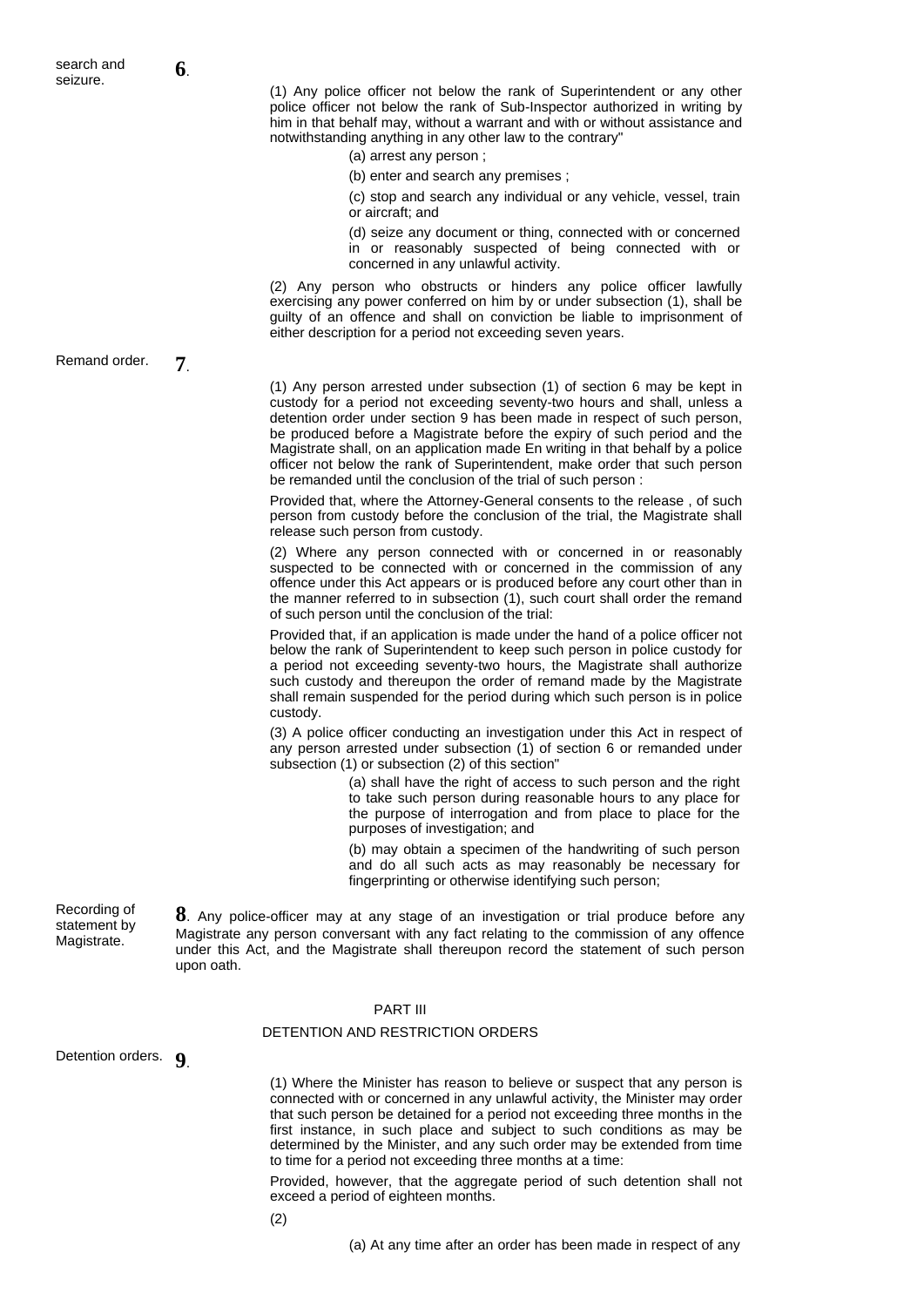person under subsection (1), the Minister may direct that the operation of such order be suspended and may make an order under subsection (1) of section 11.

(b) The Minister may revoke any such direction if he is satisfied that the person in respect of whom the direction was made has failed to observe any condition imposed or that the operation of the order can no longer remain suspended without detriment to public safety.

**10**. An order made under section 9 shall be final and shall not be called in question in any court or tribunal by way of writ or otherwise.

Order under section 9 to be final. Power of Minister

to order restriction of movement in certain cases. **11**.

(1) Where the Minister has reason to believe or suspect that any person is connected with or concerned in the commission of -any unlawful activity referred to in subsection (1) of section 9, he may make an order in writing imposing on such person such prohibitions or restrictions as may be specified in such order in respect of"

> (a) his movement outside such place of residence as may be specified ; or

> (b) the places of residence and of employment of such person; or

(c) his travel within or outside Sri Lanka; or

(d) his activities whether in relation to any organization, association or body of persons of which such person is a member, or otherwise; or

(e) such person addressing public meetings or from holding office in, or taking part in the activities of or acting as adviser to, any organization, association or body of persons, or from taking part in any political activities,

and he may require such person to notify his movements to such authority, in such manner and at such times as may be specified in the order.

(2) Where the Minister makes a restriction order in respect of any person while an order of detention in respect of such person is in force, such restriction order shall, unless otherwise specified, take effect upon the expiry of the detention order.

(3) Every order made under subsection (1) shall be in force for such period, not exceeding three months, as may be specified therein:

Provided, that the Minister may, by order in writing, extend such period from time to time for periods not exceeding three months at a time so however that the aggregate of such periods does not exceed eighteen months.

(4) Where an order is made under subsection (1), the Minister may by notice in writing served on the person to whom such order relates, vary, cancel or add to any prohibitions or restrictions imposed by such order on such person and the prohibitions or restrictions so varied or added to shall, unless earlier cancelled, continue in force for the unexpired portion of the period specified in such order or the period as extended under subsection (3).

(5) An order made by the Minister under subsection (1) shall be final and shall not be called in question in any court or tribunal by way of writ or otherwise.

Penalty. **12**. Any person who contravenes or acts in breach of any prohibition or restriction imposed on him by an order under section 11 shall be guilty of an offence and shall on conviction be liable to a term of imprisonment of either description for a period of five years.

# PART IV

## ADVISORY BOARD

Advisory Board. **13**.

(1) There shall, for the purposes of this Act, be established an Advisory Board consisting of not less than three persons appointed by the President.

(2) Any person in respect of whom any detention order or restriction order has been made shall be informed of the unlawful activity in connexion with which such order has been made and such person or any other person on his behalf may make representations to the Advisory Board.

(3) Every meeting of the Advisory Board held to consider such representations shall be presided -over by a Chairman nominated from among the members by the Minister and it shall be the duty of the Chairman to advise the Minister in respect of such representations.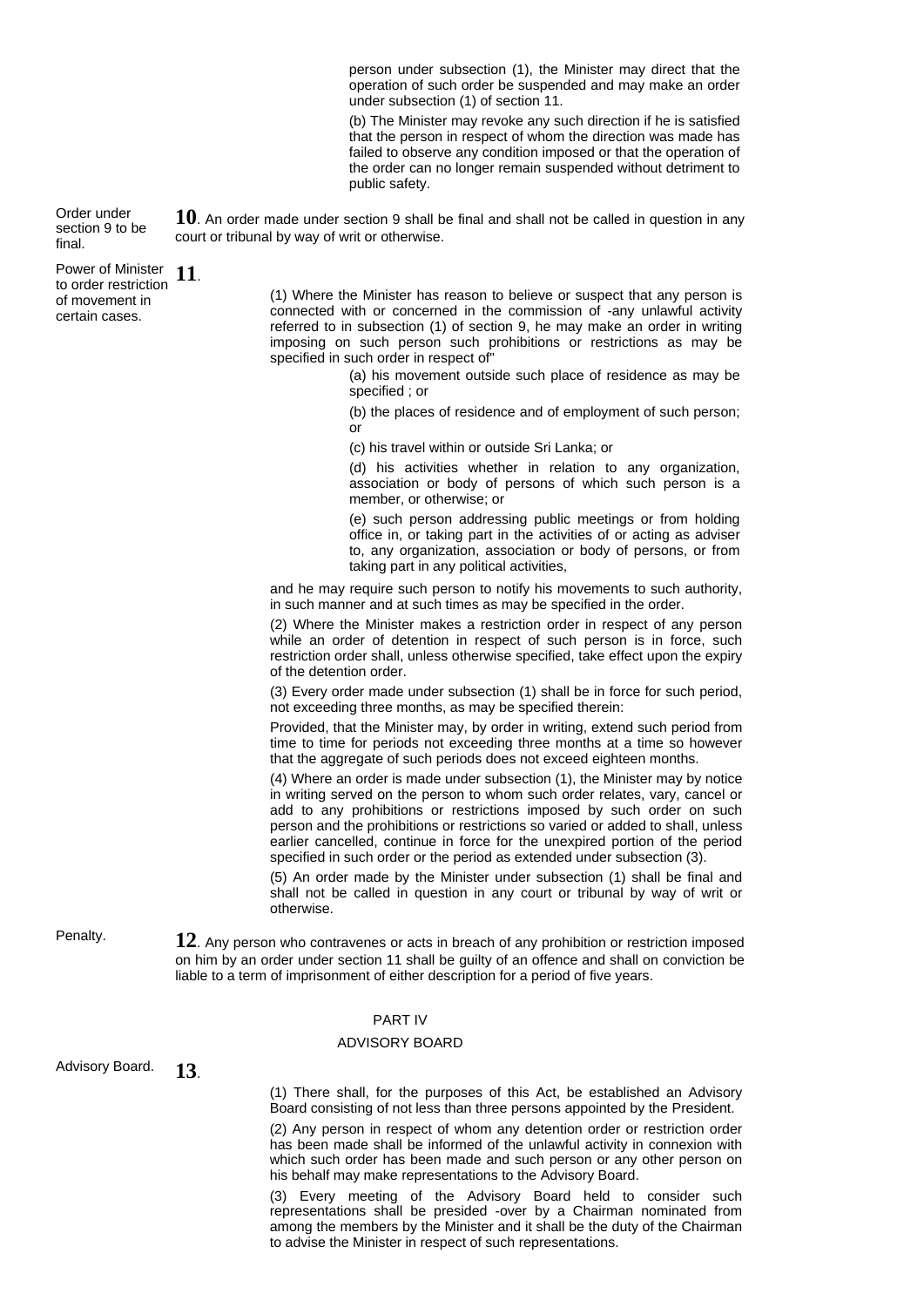(4) The Minister may make rules in relation to the hearing and disposal of any representations that may be made by any person in respect of any such order.

### PART V

## PROHIBITION OF PUBLICATIONS

Prohibition of Prohibition of **14**.

(1) Notwithstanding the coming into operation of this Act on the 24th day of July, 1979, the provisions of subsection (2) shall come into operation only upon an Order made in that behalf by the Minister from time to time and published in the Gazette for such period as may be specified in the Order.

(2)

(a) No person shall, without the approval in writing of a competent authority, print or publish in any newspaper any matter relating to"

> (i) the commission of any act which constitutes an offence under this Act or the investigation of any such offence; or

> (ii) incitement to violence, or which is likely to cause religious, racial or communal disharmony or feelings of ill-will or hostility between different communities or racial or religious groups.

(b) No person shall, without the approval in writing of a competent authority, distribute or be concerned in the distribution of any newspaper printed or published in Sri Lanka or outside Sri Lanka in respect of any matter the printing and publication of which is prohibited under paragraph (a).

(3) Any person who commits any act in contravention of any of the provisions of subsection (2) shall be guilty of any offence and shall on conviction be liable to imprisonment of either description for a period not exceeding five years.

(4)

(a) Where any person is convicted of an offence under this section, the court may, in addition to the punishment it may impose for that offence under subsection (3), order that no person shall print, publish or distribute or in any way be concerned in the printing, publication or distribution of any such newspaper for such period as is specified in such order and that the printing press in which such newspaper was printed shall, for such period as shall be specified in such order, not be used for any purpose whatsoever or for any such purpose as is specified in the order.

(b) Where any proceedings have been instituted against any person for the commission of any offence under this section, it shall be competent for the court to make an interim order that the printing press in which it is alleged that such newspaper or publication was printed shall not be used for any purpose whatsoever or for any such purpose as is specified in the order, until the conclusion of the trial.

PART VI

## TRIAL

Trial [ 2,10 of 1982] [ 2,22 of 1988]

**15**.

(1) Every person who commits an offence under this Act shall be triable without a preliminary inquiry, on an indictment before a Judge of the High Court sitting alone without a jury or before the High Court at Bar by three Judges without a jury, as may be decided by the Chief Justice. The provisions of sections 450 and 451 of the Code of Criminal Procedure Act, No. 15 of 1979, shall, mutatis mutandis, apply to the trial of offences under this Act by the High Court at Bar and to appeals from judgments, sentences and orders pronounced at any such trial held by the High Court at Bar.

(2) Upon the indictment being received in the High Court against any person in respect of any offence under this Act or any offence to which the provisions of section 23 shall apply, the court shall, in every case, order the remand of such person until the conclusion of the trial.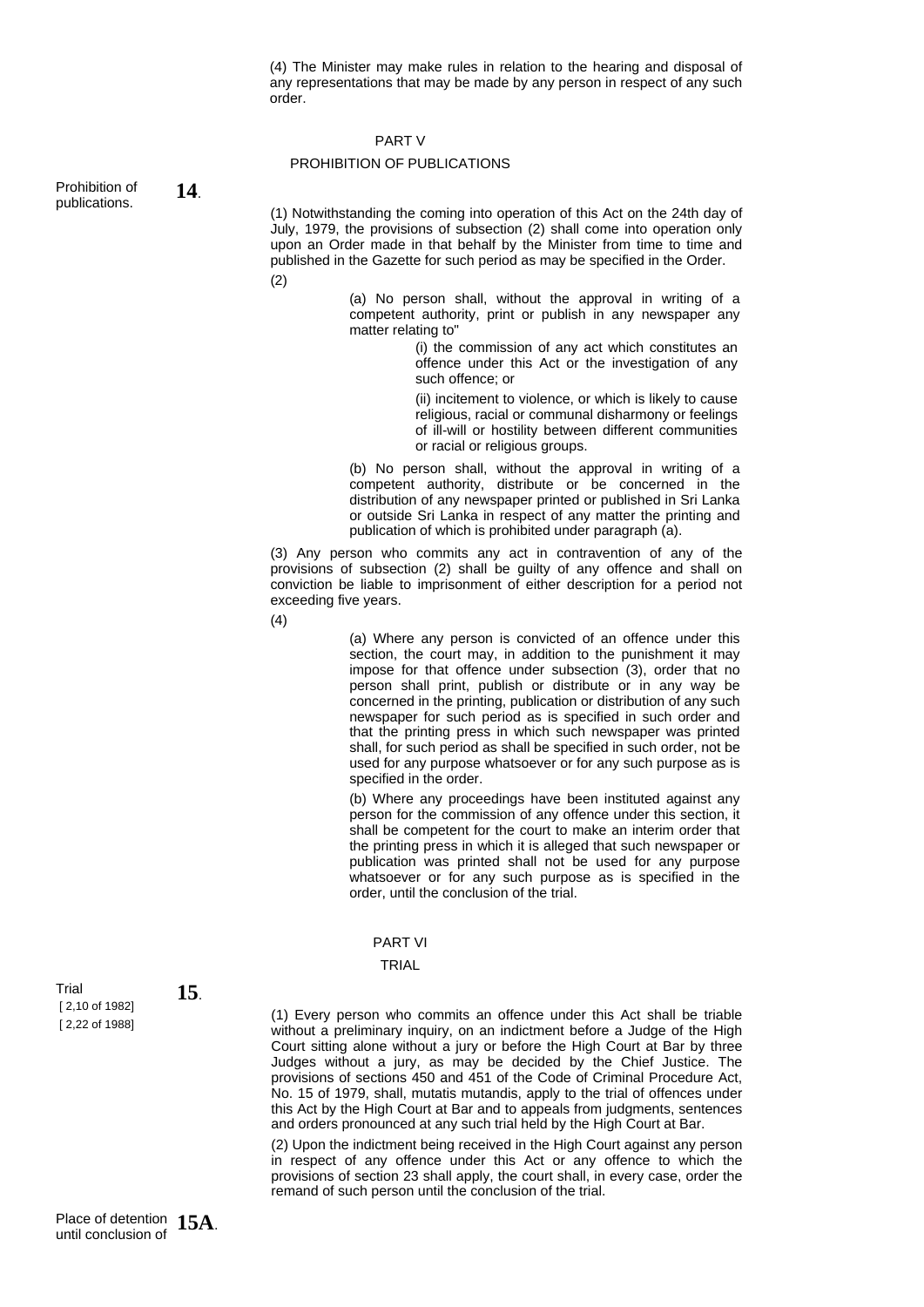Admissibility of certain statements.

**16**.

(1) Where any person is on remand under the provisions of subsection (2) of section 15, or section 19 (a), notwithstanding any other provision of this Act or any other law, the Secretary to the Ministry of the Minister in charge of the subject of Defense may, if he is of opinion that it is necessary or expedient so to do, in the interests of national security or public order, make Order, subject to such directions as may be given by the High Court to ensure a fair trial of such person, that such person be kept in the custody of any authority, in such place and subject to such conditions as may be determined by him having regard to such interests.

(2) Any Order made under subsection (1) shall be communicated to the High Court and to the Commissioner of Prisons and it shall be the duty of such Commissioner, to deliver the custody of such person to the authority specified in such order and the provisions of the Prisons Ordinance shall cease to apply in relation to the custody of such person.

(1) Notwithstanding the provisions of any other law, where any person is charged with any offence under this Act, any statement made by such person at any time, whether"

(a) it amounts to a confession or not;

(b) made orally or reduced to writing;

(c) such person was or was not in custody or presence of a police officer;

(d) made in the course of an investigation or not;

(e) it was or was not wholly or partly in answer to any question,

may be proved as against such person if such statement is not irrelevant under section 24 of the Evidence Ordinance:

Provided, however, that no such statement shall be proved as against such person if such statement was made to a police officer below the rank of an Assistant Superintendent.

(2) The burden of proving that any statement referred to in subsection (1) is irrelevant under section 24 of the Evidence Ordinance shall be on the person asserting it to be irrelevant.

(3) Any statement admissible under subsection (1) may be proved as against any other person charged jointly with the person making the statement, if, and only if, such statement is corroborated in material particulars by evidence other than the statements referred to in subsection (1).

17. Notwithstanding anything to the contrary in any other law, the provisions of sections 25, 26 and 30 of the Evidence Ordinance shall have no application in any proceedings under this Act

Admissibility of certain statements and documents. **18**.

Sections 25, 26 and 30 of the Evidence Ordinance not to

apply.

(1) Notwithstanding anything to the contrary in any other law"

(a) a statement recorded by a Magistrate, or made at an identification parade by a person who is dead or who cannot be found, shall be admissible in evidence notwithstanding that such person is not present or cannot or has not been crossexamined; and

(b) any document found in the custody, control or possession of a person accused of any offence under this Act or of an agent or representative of such person may be produced in court as evidence against such person without the maker of such document being called as a witness and the contents of such document shall be evidence of the facts stated therein.

(2) If in the course of a trial for an offence under this Act, any witness shall, on any material point, contradict either expressly or by necessary implication a statement made by him and recorded by a Magistrate or a statement made by him at any identification parade, it shall be lawful for the presiding Judge"

(a) to act upon such statement; and

(b) to have such witness at the conclusion of such trial arraigned and tried on an indictment which shall be prepared and signed by the Registrar of such court, for intentionally giving false evidence in a stage of a judicial proceeding.

(3) At any trial referred to in subsection (2) (b), it shall be sufficient to prove that the witness made the contradictory statement and it shall not be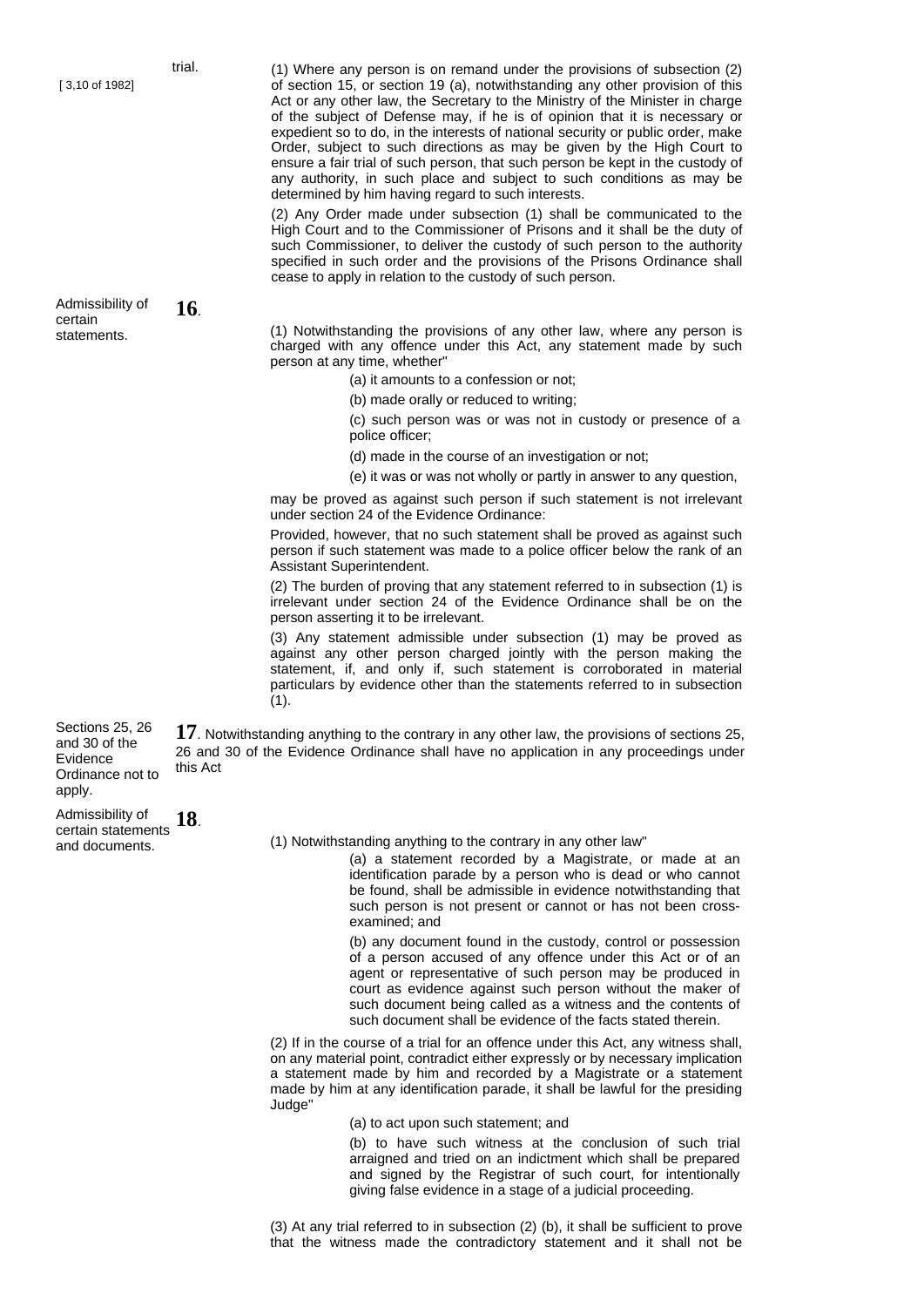Provisions of any **19**. Notwithstanding the provisions of any other written law" written law relating to the grant of bail not to apply to persons accused of any offence under this Act. (a) every person convicted by any court of any offence under this Act shall, notwithstanding that he has lodged a petition of appeal against his conviction or the sentence imposed on him, be kept on remand until the determination of the appeal; (b) any order made under the provisions of subsection (4) of section 14 shall, notwithstanding any appeal made against such order, continue in force until the determination of such appeal: Provided, however, that the Court of Appeal may in exceptional circumstances release on bail any such person referred to in paragraph (a) subject to such conditions as the Court of Appeal may deem fit, or vary or suspend any order referred to in paragraph (6). Certain provisions **20**. Notwithstanding anything Code of Criminal Procedure Act" of the Code of **Criminal** Procedure Act not to apply to persons convicted or found guilty of an offence under this Act. (a) the provisions of section 303 of that Act shall not apply in the case of any person who is convicted ; (b) the provisions of section 306 of that Act shall not apply in the case of any person who pleads or is found guilty, by or before any court of any offence under this Act. Priority for trials and appeals **21**. Every court shall give priority to the trial of any person charged with, or indicted for, any offence under this Act and to the hearing of any appeal from the conviction of any such

## PART VII

offence and sentence imposed on such conviction.

### SPECIAL PROVISIONS

| Persons<br>committing<br>offences under<br>certain sections of<br>Penal Code in<br>relation to<br>specified persons,<br>to be triable under<br>this Act. | $22$ . Any person who has committed any offence under section 296 or section 297 or<br>section 300 of the Penal Code prior to the date of coming into operation of Part VI of this Act<br>or has abetted or has conspired to abet the commission of any such offence prior to such<br>date, in relation to any person who is a specified person or a person who was a witness to<br>any offence which if such offence had been committed after the date of coming into<br>operation of Part I of this Act would have constituted an offence under this Act shall,<br>notwithstanding the provisions of any other law to the contrary, be triable without a<br>preliminary inquiry, on an indictment before a Judge of the High Court sitting alone without a<br>jury. |
|----------------------------------------------------------------------------------------------------------------------------------------------------------|-----------------------------------------------------------------------------------------------------------------------------------------------------------------------------------------------------------------------------------------------------------------------------------------------------------------------------------------------------------------------------------------------------------------------------------------------------------------------------------------------------------------------------------------------------------------------------------------------------------------------------------------------------------------------------------------------------------------------------------------------------------------------|
| Admissibility of<br>statements.                                                                                                                          | $23$ . The provisions of sections 8, 16, 17 and 18 of this Act shall, mutatis mutandis, apply to<br>and in relation to any act, or the trial for the commission of an offence in respect of any act,<br>committed before the 24th day of July, 1979, which act would, if committed after such date,<br>have constituted an offence under this Act:                                                                                                                                                                                                                                                                                                                                                                                                                    |
|                                                                                                                                                          | Provided, however, that no statement-referred to in any such section shall be admissible<br>unless such statement was made after the 24th day of July, 1979.                                                                                                                                                                                                                                                                                                                                                                                                                                                                                                                                                                                                          |
| Act committed in<br>relation to vessel<br>or aircraft.                                                                                                   | $24$ . Any person who commits an act in or in relation to any vessel or aircraft registered in<br>Sri Lanka shall, if such act constitutes an offence under this Act, be guilty of an offence<br>under this Act.                                                                                                                                                                                                                                                                                                                                                                                                                                                                                                                                                      |
|                                                                                                                                                          | <b>PART VIII</b>                                                                                                                                                                                                                                                                                                                                                                                                                                                                                                                                                                                                                                                                                                                                                      |
|                                                                                                                                                          | <b>MISCELLANEOUS</b>                                                                                                                                                                                                                                                                                                                                                                                                                                                                                                                                                                                                                                                                                                                                                  |
| Offences by<br>bodies of persons.                                                                                                                        | $25$ . Where an offence under this Act is committed by a body of persons, then if that bodies<br>of body of persons is"                                                                                                                                                                                                                                                                                                                                                                                                                                                                                                                                                                                                                                               |
|                                                                                                                                                          | (a) a body corporate, every director and officer of that body corporate; or                                                                                                                                                                                                                                                                                                                                                                                                                                                                                                                                                                                                                                                                                           |
|                                                                                                                                                          | (A) a firm, every partner of that firm; or                                                                                                                                                                                                                                                                                                                                                                                                                                                                                                                                                                                                                                                                                                                            |
|                                                                                                                                                          | (c) a body unincorporate other than a firm, every officer of that body<br>responsible for its management and control,                                                                                                                                                                                                                                                                                                                                                                                                                                                                                                                                                                                                                                                 |
|                                                                                                                                                          | shall be deemed to be guilty of such offence:                                                                                                                                                                                                                                                                                                                                                                                                                                                                                                                                                                                                                                                                                                                         |
|                                                                                                                                                          | Provided that no such person shall be deemed to be guilty of such offence if he proves that                                                                                                                                                                                                                                                                                                                                                                                                                                                                                                                                                                                                                                                                           |

such offence was committed without his knowledge or that he exercised all due diligence to prevent the commission of such offence.

Protection of

under this Act.

Persons

**Protection of** 26. No suit, prosecution or other proceeding, civil or criminal, shall lie against any officer or officers, &c. person for any act or thing in good faith done or purported to be done in pursuance or supposed pursuance of any order made or direction given under this Act.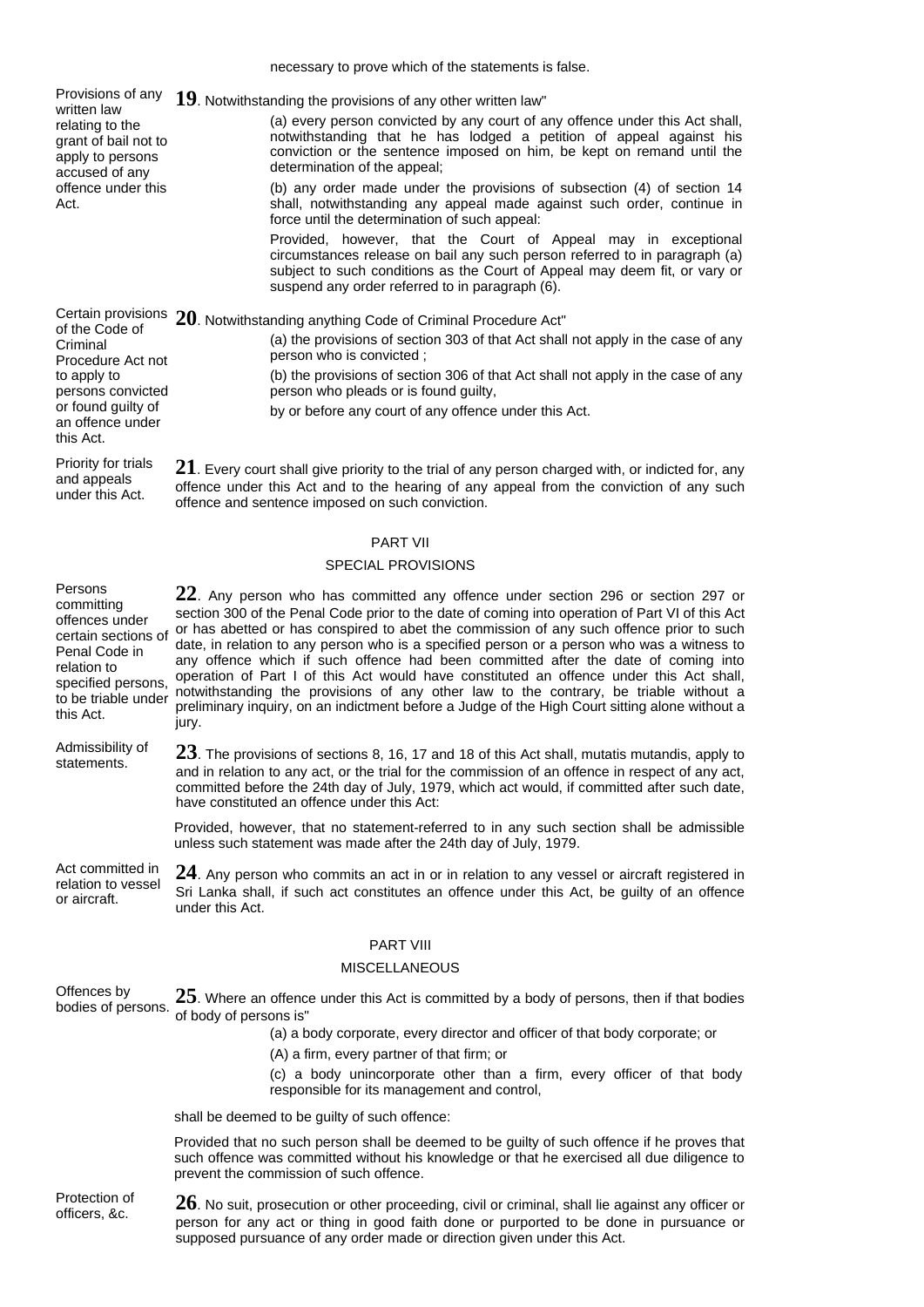(1) The Minister may make regulations under this Act for the purpose of carrying out or giving effect to the principles and provisions of this Act.

(2) Every regulation made by the Minister shall be published in the Gazette and shall come into operation on the date of such publication or on such later date as may be specified in the regulation.

(3) Every regulation made by the Minister shall as soon as convenient after its publication in the Gazette be brought before Parliament for its approval. Any regulation which is not so approved shall be deemed to be rescinded as from the date of disapproval but without prejudice to anything previously done thereunder. Notification of the date on which a regulation is deemed to be rescinded shall be published in the Gazette.

This Act to prevail **28**. The provisions of this Act shall have effect notwithstanding anything contained in any over other written law. other written law and accordingly in the event of any conflict or inconsistency between the provisions of this Act and such other written law, the provisions of this Act shall prevail.

[4,10 of 1982] **29**.

Repeal of Law Repeal of Law **30**. The Proscribing of Liberation Tigers of Tamil Eelam and Other Similar Organizations No. 16 of 1978 Law, No. 16 of 1978,\* is hereby repealed.(Lapsed on 23rd May, 1980.)

## PART IX

## INTERPRETATION

| Interpretation. | 31. |
|-----------------|-----|
| [5,10 of 1982]  |     |

(1) In this Act, unless the context otherwise requires"

competent authority " means any person appointed by the Minister by name or by office to be a competent authority for the purposes of this Act;

" co-operative union or co-operative society" includes any society registered or deemed to be registered under the Co-operative Societies Law;

" document " has the same meaning as in the Penal Code;

" explosives " has the same meaning as in the Explosives Act;

"firearms" has the same meaning as in the Firearms Ordinance;

"local authority" means any Municipal Council, Urban Council, Town Council or Village Council and includes any Authority created and established by or under any law to exercise, perform and discharge powers, duties and functions corresponding to or similar to the powers, duties and functions exercised, performed and discharged by any such Council;

" newspaper" includes any journal, magazine, pamphlet or other publication;

" offensive weapon" has the same meaning as in the Offensive Weapons Act;

" organization " includes any movement, society, party, association or body or group of persons;

" printing press " includes any machinery, apparatus or plant capable of being used for printing, lithography, photography or other mode of representing or reproducing words in a visible form, or any type or other article belonging to such machinery, apparatus or plant;

" public corporation" means any corporation, board or other body which was or is established by or under any written law other than the Companies Ordinance,-!- with funds or capital wholly 01 partly provided by the Government by way of grant, loan or otherwise;

specified person " means"

(a) the President;

(b) a Judge of the Supreme Court, Court of Appeal, High Court, District Court, Magistrate's Court, Primary Court or any other Court of First Instance ;

(c) any representative or official of a foreign State or any official or other agent of an international organization of an inter-governmental character;

(d) a member of Parliament or of a local authority;

(e) any member of a commission established under the Special Presidential Commissions of Inquiry Law or under the Commissions of Inquiry Act;

(f) juror, counsel or officer of court: and

(g) any member of the Armed Forces, Police Force and any other Forces charged with the maintenance of public order;